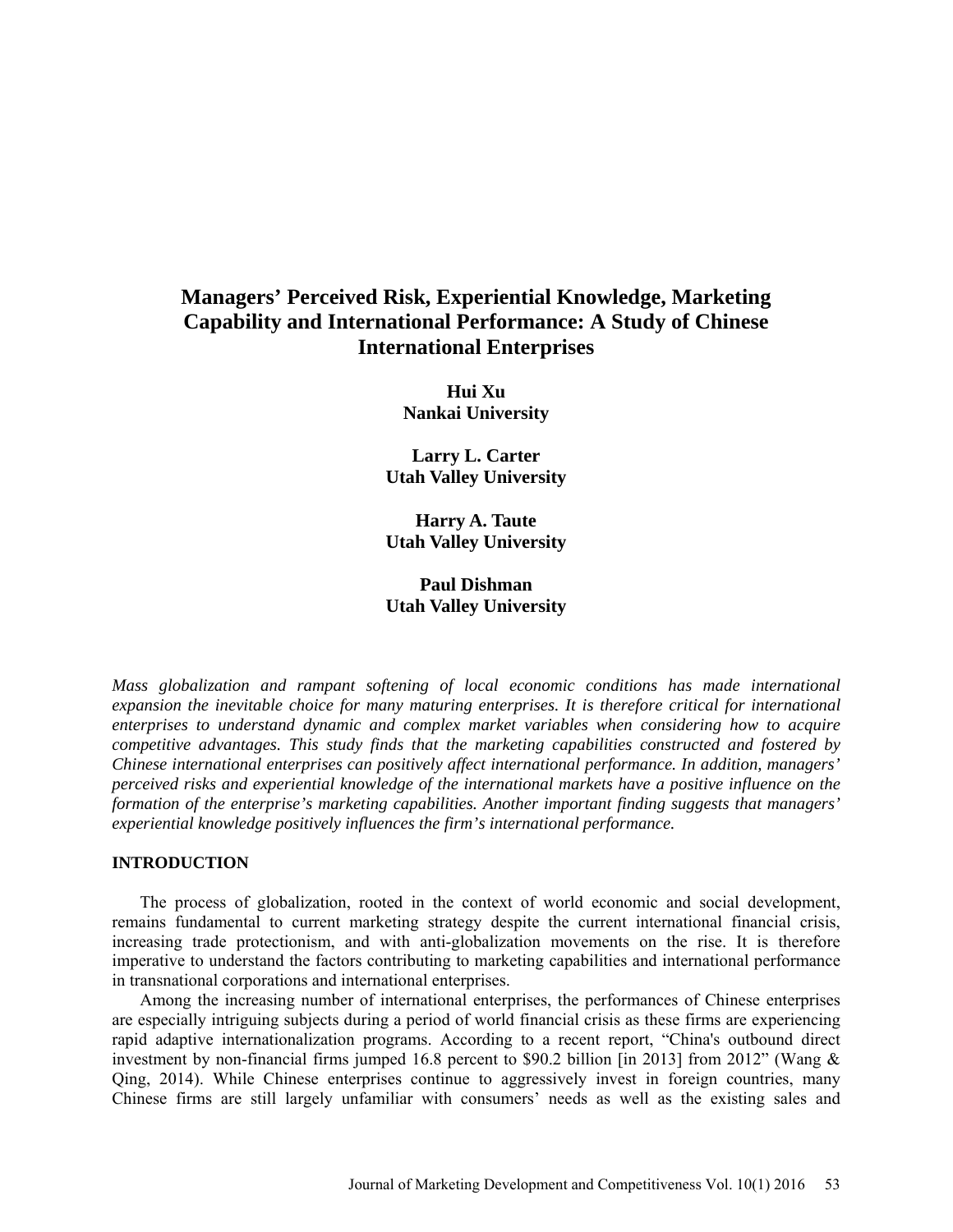distribution systems in other countries. This lack of understanding, coupled with growing market competition and the challenge of the current international economic environment, poses a tremendous hurdle for the international expansion of Chinese enterprises. Thus the ability to adapt to the changeable environment and creating value for customers have both become the key issues for these enterprises to gain competitive advantage and increase market share (Srivastava et al., 2001).

Möller and Anttila (1987) discuss the role of marketing capabilities in creating value for customers and gaining sustainable competitive advantage; developing a conceptual framework and proposing practical dimensions in marketing capabilities. In this regard, a growing stream of research illuminates marketing capabilities as indispensable in gaining competitive advantage (Day, 1994; Hooley et al., 1998; Vorhies, 1998; Vorhies et al., 2005; Vorhies et al., 2009). Scholars have also recently examined marketing capabilities in the area of enterprise internationalization based on the combination of resource based value theory, dynamic capabilities theory, and theories of knowledge. For example, Kotabe et al. (2002) investigated the influence of marketing capabilities as a mediating variable between transnational expansion and the firm's level of financial performance. Similarly, Morgan, Zou, Vorhies, and Katsikeas (2003) analyzed the positive influence of knowledge and experience upon marketing and promotion capabilities for exporting enterprises. Furthermore, Blesa and Ripolles (2008) delineated the influence of marketing capabilities on international commitment, foreign market entrance modes, and international performance.

Despite the wide breath of studies on marketing capabilities, there is little research examining the relationship between marketing capabilities and international performances (Yeniyurt et al., 2005; Blesa & Ripolles, 2008). To reduce the current theoretical gap concerning marketing capabilities of international enterprises, and to bring to light the practical problems of Chinese international enterprise performance, this research focuses on Chinese international enterprises by discussing how managers' perceived risks and experiential knowledge influence the form of marketing capabilities in international enterprises. Furthermore, the relationship between marketing capabilities and international performance is examined and a marketing capabilities theory is proposed providing managerial implications for international enterprises.

#### **LITERATURE REVIEW**

With regards to international business research, many scholars rely on the construct of perceived risks to define and measure environmental uncertainty. Cvetkovich and Eale (1992) argue that "perceived risks" predict problematic issues and allow decision-making by individuals based on uncertain information. Kennedy et al. (2001) propose that perceived risks are readily identified by individuals' comments on contextual risks and are therefore considered as subjective estimates of uncertainties. Miller (1992) believes risks vary across macro-environmental uncertainties, industry uncertainties, and enterprise-based uncertainties in international markets making international performance unpredictable and increasing the risk to the enterprise. With the utilization of Miller's (1992) proposition, this study is grounded in the understanding that perceived risks are managers' subjective judgments on uncertainties in international markets and those perceived risks provide an estimate on the risks' impact on the enterprise's international operations.

A Knowledge-Based View (KBV) of companies contends that an enterprise is a knowledgeable social group (Demesetz, 1991; Kogut & Zander, 1996). Knowledge is believed to be among the most important strategic resources and is comprised of different levels as well as varying types of knowledge within the group (Morgan et al., 2003). Nonaka (1994) suggests that knowledge can be either explicit or tacit in nature. Explicit knowledge can be expressed to others, transferred by languages, words, and data, and shared across various mediums. Tacit knowledge, on the other hand, is the implicit experience that exists within individuals or within an organizational structure or business culture; therefore it cannot necessarily be described through spoken language or written materials. Explicit knowledge is thus easily transferred while tacit knowledge is hard to understand, codify, or imitate and is also difficult to disseminate (Gao & Tang, 2010).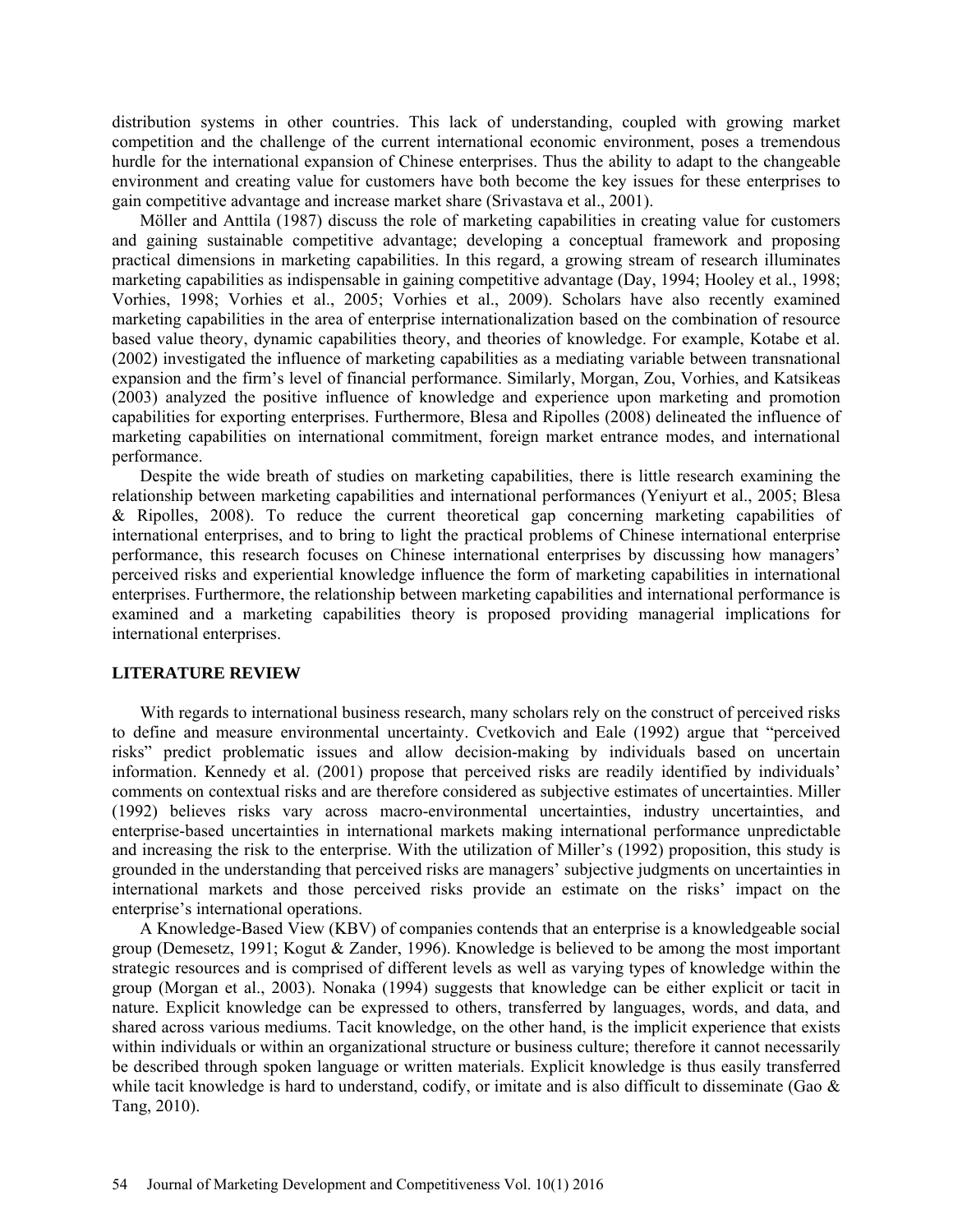Morgan, Zou, Vorhies and Katsikeas (2003) proposed similar knowledge groups within their study, reiterating that both types of knowledge (explicit and tacit) are important basic factors for export enterprises. One of these proposed knowledge groups contains explicit information about target markets, competitors, channels, and the marketing environment. A second knowledge group is described as the collection of tacit experiences regarding export activities and previous operations within the international market environment (Morgan, Zou, Vorhies & Katsikeas, 2003).

The act of retaining and developing knowledge can be accomplished at both the personal and organization levels within the enterprise (Cook & Yanow, 1993; Huber, 1991: March, 1991). Based on this line of research, many scholars believe that the majority of organizational knowledge exists in human capital (Hitt, 2001). These authors identify experiential knowledge as a type of tacit knowledge and, for the purposes of this study, is formally defined as the managers' experiences in international operations and within the international marketing environment.

Day (1994) regards marketing capabilities as a kind of process integration that increases the value of goods and services, allowing the firm to adapt to market conditions, exploit market opportunities, and address competition through collective knowledge, skills, and resources. Day (1994) also suggests that marketing capabilities consist of outside-in capabilities, inside-out capabilities, and spanning capabilities. Outside-in capabilities include skills and abilities that help enterprises react effectively to market changes. Inside-out capabilities focus on resources and activities within the enterprises, such as financial management, cost management, technology, and logistics integration. Spanning capabilities include information sharing, information dissemination within the organization, and the integration of market knowledge into internal processes and activities (such as new goods and services development). These capabilities provide a bridge between inside-out and outside-in capabilities of the firm and require a deep understanding of both external forces and intrinsic capabilities.

Hooley, Greenley, and Fahy (2002) add network capabilities to the aforementioned marketing capabilities with the inclusion of the capacity to create common trust and commitment among partners as well as know-how and tangible assets. Morgan, Vorhies, and Mason (2009) integrated the marketing capabilities model presented by Day (1994) and the market-based assets framework proposed by Srivastava et al. (1998) suggesting that marketing capabilities are made up of market sensing, brand management, and customer relationship management.

To provide an additional perspective, Katsikeas (1994) contends that the four most important marketing capabilities are production capacity, marketing and promotion capability, product superiority, and competitive pricing. Based on the traditional "4-P" theory of marketing and Katsikeas' (1994) research, Zou et al. (2003) suggest that export marketing capabilities include, but are not limited to pricing, product development, distribution, and communication capability.

Morgan, Zou, Vorhies, and Katsikeas (2003) add that marketing planning capabilities and marketing executive capabilities are two important structural capabilities for marketing. Marketing planning capabilities are regarded as processes that integrate enterprise exclusive marketing capabilities such as product, advertisement, and channel management while blending resources such as brand assets and channel relationships. Marketing executive capabilities are regarded as custom and usage processes which are used by enterprises to convert export strategy into action and resource distribution (Bonoma, 1985; Nobel & Mokwa, 1999). This study utilizes the definitions of marketing capabilities provided by Morgan, Zou, Vorhies, and Katsikeas (2003) and proposes that marketing capabilities in international enterprises consist of marketing planning capabilities and marketing executive capabilities, which integrate marketing related resources and capabilities in the firm by managers in order to fulfill the marketing strategy and gain competitive advantage.

## **PROPOSED FRAMEWORK AND HYPOTHESES**

External environmental variables influence many different levels of the enterprise; therefore variation in the environment influences the formulation of organizational strategies (Duncan, 1972; Hrebiniak  $\&$ Joyce, 1985). For example, turbulent environments influence the structure of the organization as well as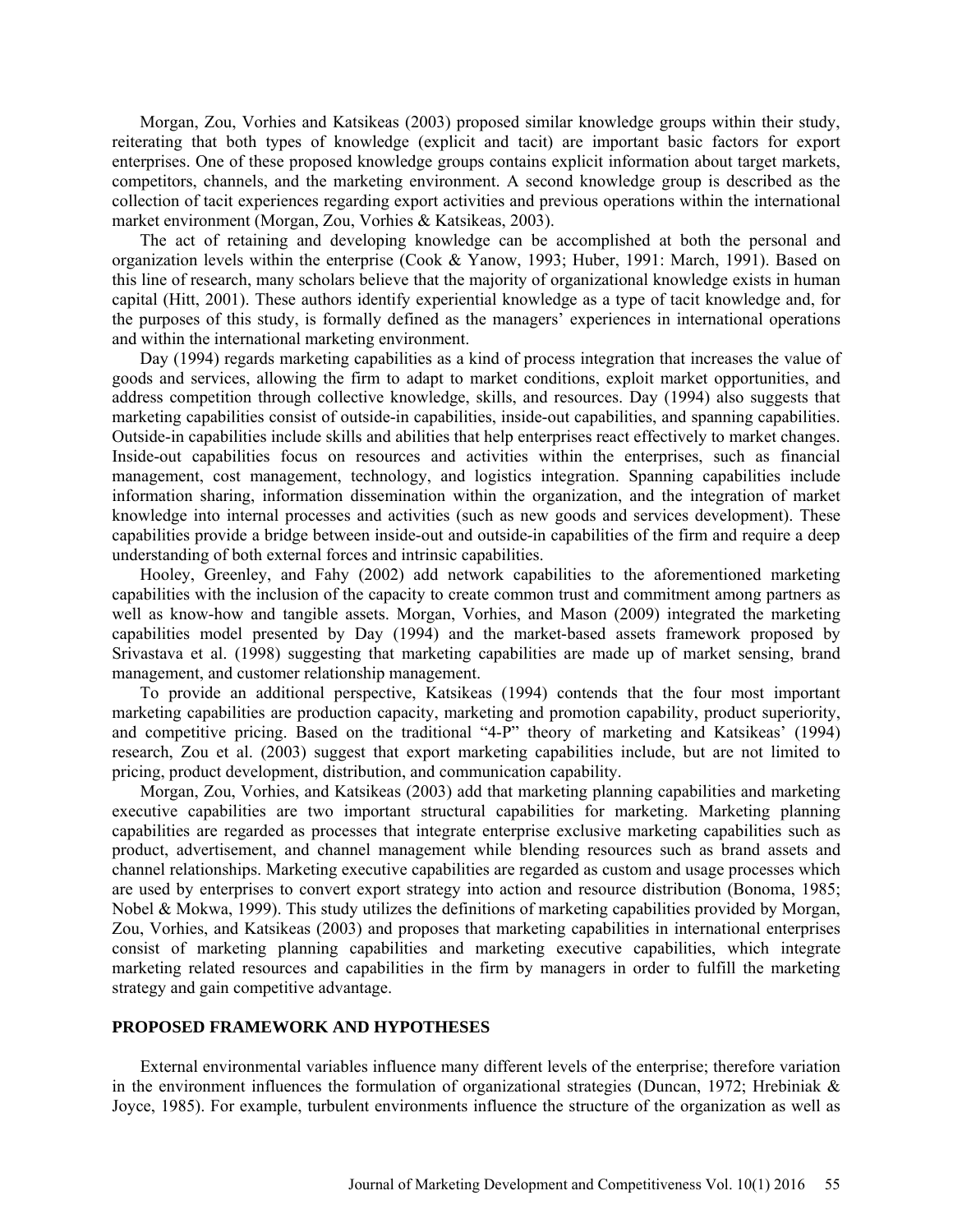managers' perceived uncertainties of the management tasks (Duncan, 1972; Miles & Snow, 1978). Strategy scholars in both marketing and management have extensively studied environmental impacts on marketing capabilities (Vorhies, 1998). Within the context of management strategy, Miller (1988) analyzed how different dimensions of the enterprise's environment influence the managements' perceived knowledge and their choice of strategy. The author posits that the dynamic environment influences strategy directions, which rely on the specific source of the firm's marketing capabilities. When perceived risks are high, management will collect more market information (Menon & Varadarajan, 1992), allowing managers to better assess market changes such as customers' preferences and match the marketing plans to these observed changes.

For most enterprises, market information is not only an important source of environmental knowledge which managers need (Kohli & Jaworksi, 1990; Menon & Varadarajan, 1992). It must also be disseminated to individuals and teams in order to facilitate a better use of intrinsic personal and team information (Kohli & Jaworksi, 1990; Jaworski & Kohli, 1993; Slater & Narver, 1995). In managing an uncertain environment, market information is particularly important for individuals or teams and will be transformed over time as employees or team members acquire knowledge and skills. Staff or team members can creatively apply this knowledge to address the problems and opportunities that are present within the market environment. This will, in turn, gradually establish a practice of knowledge application, making the manager more aware of the gradual evolution of the environment and its effect on the capabilities of the firm (Grant, 1991; 1996). With this premise in mind, the following hypothesis is proposed.

## *H1: Managers' perceived risks have a positive influence on the marketing capabilities of international enterprises.*

Knowledge-based theory contends that knowledge exists within both the individuals and at the organization levels (Brown & Duguid, 1991; Cohen, 1991). Morgan et al. (2003) studied the marketing capabilities of export enterprises and suggest that experiential knowledge with regards to export business is accumulated mainly by the individuals responsible for business development; therefore it is an important part of enterprise knowledge. If companies seek to convert the personal level of empirical knowledge into a business asset, they must develop their own practices and capabilities (Cohen & Bacdayan, 1994; Zander & Kogut, 1995).

Morgan et al. (2003) also proposed that if export enterprises want to build marketing capabilities, empirical knowledge must be transferred to the marketing plan and become part of the marketing execution. This proposition suggests that personal experience, knowledge of the business marketing plan, and awareness of marketing capabilities have a positive impact on implementation capacity. If international enterprises attempt to build marketing capabilities, managers who are responsible for international marketing must continue to accumulate knowledge in the international market, such as knowledge from consumers, competitors, suppliers, and other aspects of the market environment. Based on these ideas, the following hypothesis is proposed.

## *H2: Managers' experiential knowledge has a positive impact on marketing capabilities of international enterprises.*

Applying internationalization process theory to businesses in the international market may be described as a continuous accumulation of foreign market knowledge (Eriksson et al., 1997; Johanson & Vahlne, 1977). Enterprises obtain market knowledge through the investment of resources in foreign markets (Johanson & Vahlne, 1977) directly affecting knowledge on how to further invest in decisionmaking and resulting actions. Chetty and Eriksson (2001) believe that certain market knowledge is acquired by operating in a foreign market. This experiential knowledge is market-specific and is therefore proprietary.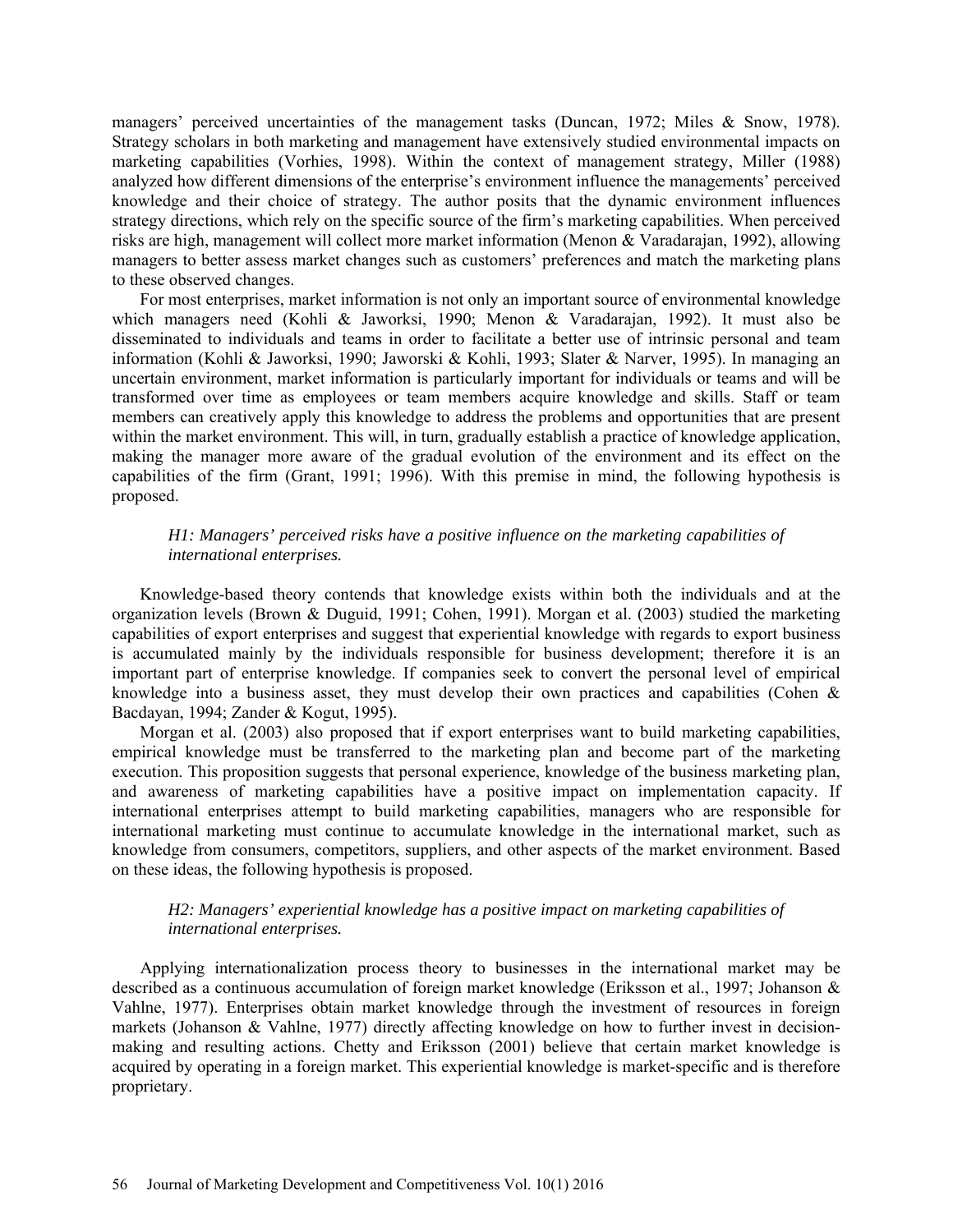Erikkson, Johanson, Majkgard and Sharma (1997) suggest that international knowledge, knowledge of foreign business, and foreign institutional knowledge are all part of a firm's experience in the knowledge of foreign markets. Foreign business knowledge is primarily concerned with customers, competitors, and empirical market knowledge that maintains a close relationship with corporate marketing activities and marketing capabilities. Both experience and knowledge of these enterprises are usually manifested as tacit knowledge in the managers' minds. This not only reduces risk, but also allows businesses to integrate internal knowledge of means and resources with external opportunities.

Additionally Yeniyurt, Cavusgil, and Hult (2004) contend that business management knowledge is the basis of building sustainable competitive advantage for most international enterprises. This capability refers to knowledge development of foreign customers, competitors, and suppliers positively linking business strategy and financial performance. Li and Cavusgil (2000) discussed the ability of the enterprise market knowledge to affect export performance and a resulting positive impact on the company's financial performance. From this line of reasoning, the following hypothesis is proposed.

## *H3: Managers' experiential knowledge has a positive affect on the performance of international enterprises.*

Jay (2003) found that marketing skills are not conducive to success in the market with regards to innovation, but does have a positive effect upon the development of a firm's competitive advantage. Extensions of this study suggest that marketing capabilities have a positive effect on new product success in the market (Song & Parry, 1993; Calantone & di Benedetto, 1988; Schmidt, 1995). Blesa and Ripolles (2007), while investigating enterprise internationalization, contend that marketing capabilities have a positive effect on performance of international corporations. Morgan et al. (2003) propose that exporting firms convert marketing capabilities into the success of marketing plans and marketing execution suggesting marketing planning skills enable enterprises to successfully adjust their marketing plans according to market conditions in foreign markets.

Marketing execution capability further ensures the successful implementation of marketing plans in foreign markets (Zheng & Kavul, 2005); therefore an enterprise's marketing capabilities exert a direct, positive influence on the performance of export enterprises. Moreover, since marketing ability is primarily based on information from foreign markets and the management of that information (Fernhaber & McDougall, 2005), its dynamic nature allows companies to convert much of that information in approaching additional foreign markets, which help enterprises obtain superior performance. Based on this premise, the last hypothesis is proposed.

## *H4: Marketing capabilities have a positive affect on enterprise performance.*

These conceptual relationships suggest the structural equation model portrayed in Figure 1. All of the aforementioned hypotheses are represented in the model and are appropriately labeled.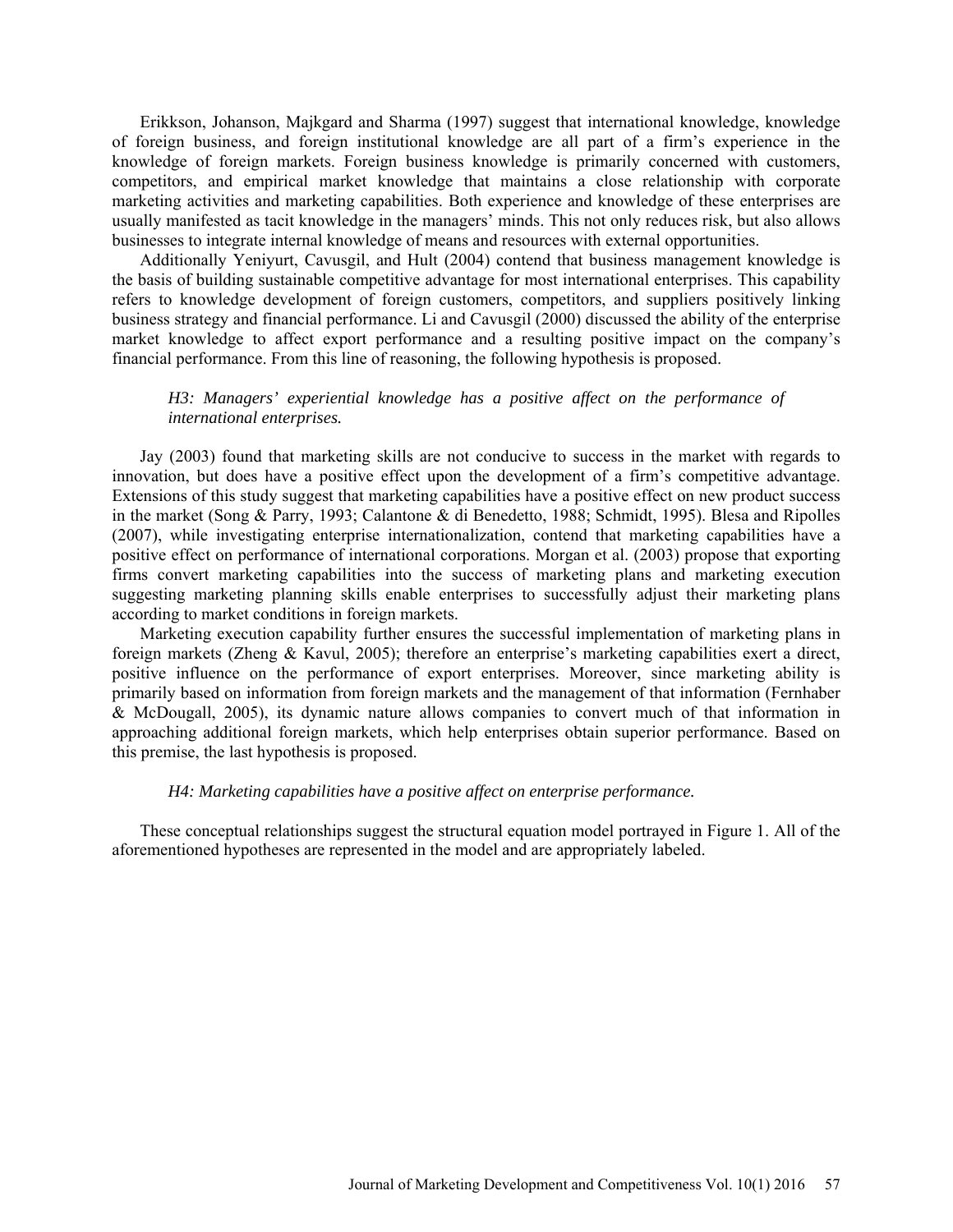**FIGURE 1 MODEL OF FACTORS IMPACTING INTERNATIONAL PERFORMANCE**



## **METHODOLOGY**

#### **Measures**

The variable of perceived risk is measured using Miller's (1992) method of perceived environment uncertainty (PEU) that was further revised by Werner, Brouthers, and Brouthers (1996). The integrated PEU2 scale is used to measure managers' perceived risks in international markets from the macro, medium, and micro perspectives. The experiential knowledge variable utilizes the Morgan et al. (2003) scale, which consists of three components, namely knowledge, experience, and skills of staff employed in an international marketing department. Marketing capabilities are measured using the Morgan et al. (2009) scale that includes the following dimensions: pricing capabilities, product capabilities, distribution capabilities, marketing communication capabilities, selling capabilities, marketing planning capabilities, and marketing implementation capabilities. As for the measurement of the variable of international performance, Zahra and Garvis (2000) and Jantunen et al. (2005) provide an international turnover proportion method that is utilized in this study.

All of the aforementioned scales were originally developed by Western scholars. As there are distinct cultural and interpretational differences between Chinese and Western respondents, the translation and back translation paradigm was utilized for literal and definitional clarity. First, two Chinese marketing doctoral students translated the scales mentioned above into Mandarin, compared the translation differences, and then revised them. Second, two different doctoral students translated the Mandarin translation into English again and compared the two versions of the English scales. The differences were then discussed in order to ensure the scales' translation accuracy. Third, three marketing professors were then consulted in an effort to further refine the scales. Fourth, semi-structured interviews were held with five marketing managers regarding the scales' content and expressions. Last, the instrument was pretested among sixty marketing managers to arrive at the final questionnaire version.

#### **Sample Characteristics**

The population for this study was managers working in Chinese international enterprises including export companies, overseas branch offices, joint ventures, and [sole proprietorships](app:ds:sole%20proprietorship). A random sample of managers was obtained and the questionnaires were distributed by mail, email, and in person. The geographic areas included in the study were the Zhujiang River triangle area, the Changjiang River triangle area, the circle Bo sea area, the three northeast provinces area, Guangdong, Zhejiang, Shanghai, Beijing, Tianjin, and Liaoning.

A total of 1,612 surveys were distributed, of which 532 were returned with 463 deemed as usable (28.72% usable response rate). All of the enterprises that were surveyed had participated in international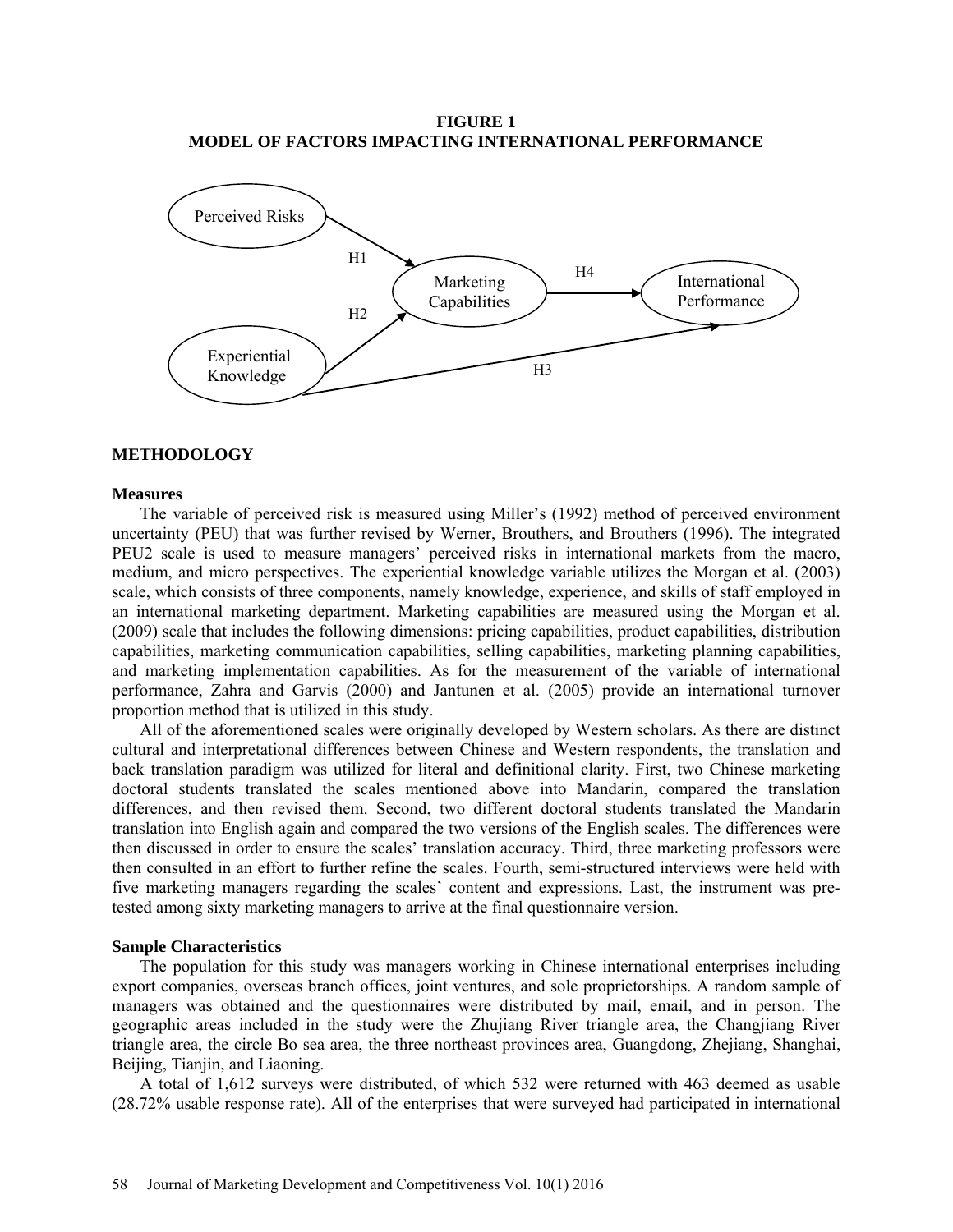operation ventures. 57% percent of the enterprises had at least 80% of their total revenue from international operations. Over 70% of the enterprises received at least half of their income from international sales. The sample included companies in manufacturing, processing, finance, chemicals, wholesale, and other various trade industries.

#### **Validity and Reliability**

Perceived risk, experiential knowledge, and marketing ability are three variables whose reliability and validity are tested in this study. Reliability was assessed by examining the values of internal consistency coefficients for each scale. Cronbach's alpha values test the internal consistency of the observed variables under the same latent variable and the effect of aggregation of variables. These reliability test results (see Table 1) show that the alpha values of perceived risk, experiential knowledge, and marketing ability lie above the 0.70 threshold (Nunnally, 1978).

Variable measures of validity were examined to assess content validity and construct validity (both convergent validity and discriminant validity). Given that the scales used in this article are from previously published studies, it is surmised that content validity has been established. To test convergent validity, the authors utilized confirmatory factor analysis on the potential factors. Based on the results, an average extracted variance of latent variables (AVE) was determined (see Table 1). The AVE's in this study are all greater than 0.50, which meets the Fornell and Larcker (1981) convergent validity of proposed standards.

| Latent                    |                                                | <b>Standardized</b><br><b>Factor</b> |                  |            |              |
|---------------------------|------------------------------------------------|--------------------------------------|------------------|------------|--------------|
| <b>Variable</b>           | <b>Factor</b>                                  | <b>Loading</b>                       | $\boldsymbol{p}$ | <b>AVE</b> | <b>Alpha</b> |
| Perceived<br>Risks        | Perceived Macro<br><b>International Risks</b>  | 0.859                                | 0.00             |            |              |
|                           | Perceived Medium<br><b>International Risks</b> | 0.847                                | 0.00             | 0.716      | 0.88         |
|                           | Perceived Micro<br><b>International Risks</b>  | 0.833                                | 0.00             |            |              |
| Experiential<br>Knowledge | Knowledge of<br>Marketing Staff                | 0.862                                | 0.00             |            | 0.92         |
|                           | Experiences of<br>Marketing Staff              | 0.916                                | 0.00             | 0.801      |              |
|                           | <b>Skills of Marketing Staff</b>               | 0.907                                | 0.00             |            |              |
| Marketing<br>Capabilities | Price Capabilities                             | 0.659                                | 0.00             |            |              |
|                           | <b>Product Capabilities</b>                    | 0.768                                | 0.00             |            |              |
|                           | <b>Channels Capabilities</b>                   | 0.856                                | 0.00             |            |              |
|                           | <b>Marketing Transferred</b><br>Capabilities   | 0.770                                | 0.00             | 0.545      | 0.89         |
|                           | <b>Sales Capabilities</b>                      | 0.618                                | 0.00             |            |              |
|                           | <b>Marketing Planning</b><br>Capabilities      | 0.662                                | 0.00             |            |              |
|                           | Marketing Executive<br>Capabilities            | 0.805                                | 0.00             |            |              |

## **TABLE 1 RELIABILITY AND VALIDITY OF VARIABLES MEASUREMENT**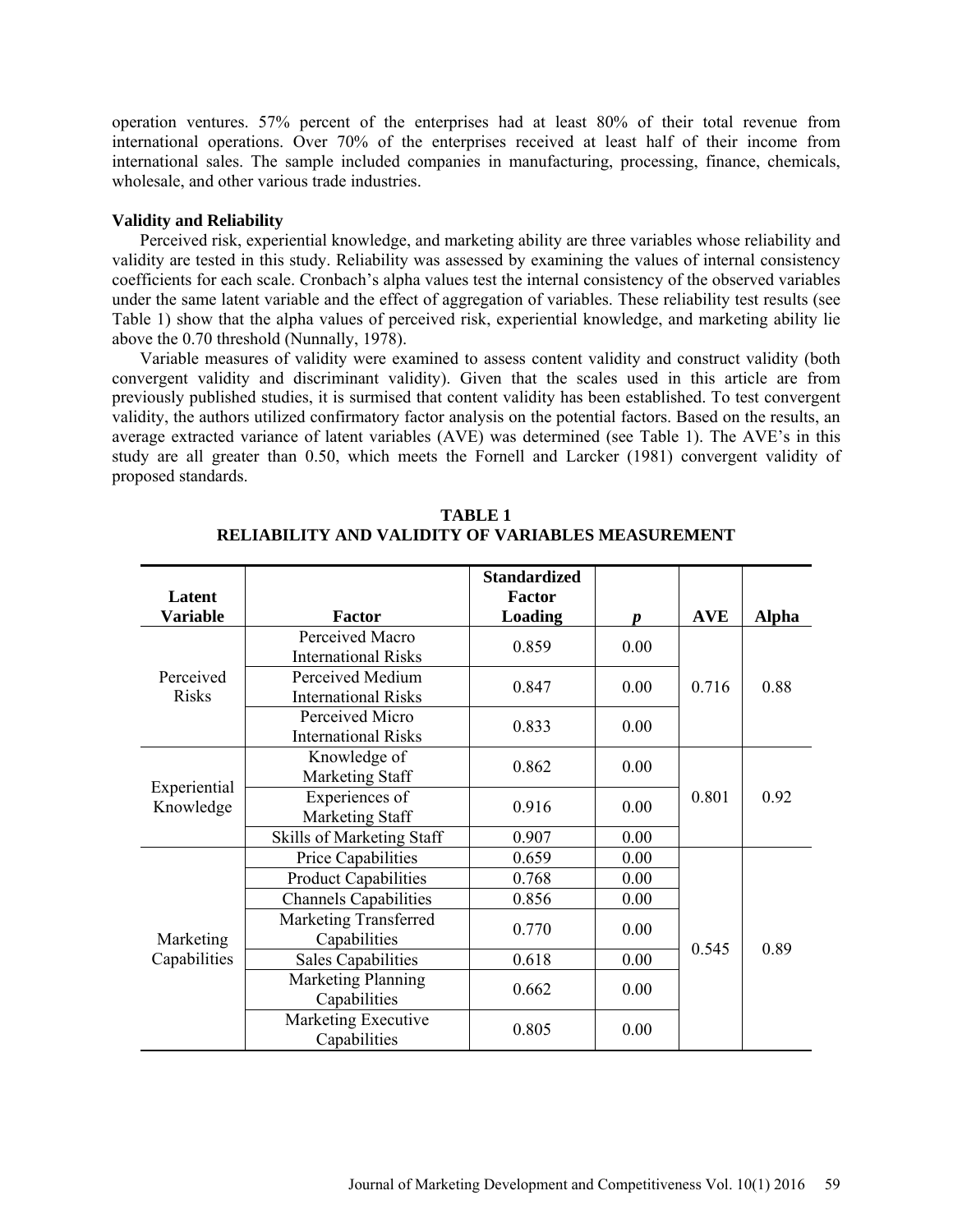#### **RESULTS**

Structure equation modeling was used to test the hypotheses and analyze the data. In view of the single item measuring the international performances, the authors adopted a mixed path analysis of the PA-LV model and fixed the [variance](app:ds:variance) of the only variable to zero (Wu, 2009). Based on the model fit results illustrated in Table 2, the initial model has poor goodness of fit (Chi-square value = 56.967, RESEA =  $0.061$ , GFI =  $0.950$ , AGFI =  $0.912$ , TLI =  $0.894$ , NFI =  $0.858$ , and CFI =  $0.927$ ). The standard path coefficient in the model is represented in Table 3.

Based on these SEM findings, the initial model was revised systematically and with theoretical justifications. First, the relationship between perceived knowledge and international performances was not significant  $(p = 0.354)$  in the initial model; therefore the path coefficient between perceived knowledge and international performance is rejected. Second, two covariants were added to the model, specifically between perceived knowledge and international performances as well as one to the residual error. According to the results conveyed in Table 2, it is shown that the model fit improved significantly with these modifications. The path coefficients of the revised mixed PA-LV model can be seen re represented in Table 3.

| <b>Fitting</b><br><b>Index</b> | <b>Initial Model Index</b> | <b>Revised Model</b><br><b>Index</b> | <b>Adaptive</b><br><b>Standard</b><br><b>Value</b> | <b>Adaptive</b><br><b>Judgment</b><br>for Revised<br><b>Model</b> |
|--------------------------------|----------------------------|--------------------------------------|----------------------------------------------------|-------------------------------------------------------------------|
| $\gamma$                       | 56.967 ( $p = 0.003$ )     | 32.527 ( $p = 0.254$ )               | P > 0.05                                           | Y                                                                 |
| df                             | 31                         | 28                                   |                                                    |                                                                   |
| $\chi^2/df$                    | 1.84                       | 1.16                                 | $\leq 2.0$                                         | Y                                                                 |
| <b>GFI</b>                     | 0.95                       | 0.972                                | > 0.9                                              | Y                                                                 |
| <b>AGFI</b>                    | 0.912                      | 0.945                                | > 0.9                                              | Y                                                                 |
| <b>RMSEA</b>                   | 0.06                       | 0.027                                | ${}_{0.08}$                                        | Y                                                                 |
| TLI                            | 0.894                      | 0.980                                | > 0.9                                              | Y                                                                 |
| NFI                            | 0.858                      | 0.919                                | > 0.9                                              | Y                                                                 |
| <b>CFI</b>                     | 0.927                      | 0.987                                | > 0.9                                              | V                                                                 |

**TABLE 2 FIT INDICES OF THE MIXED PA-LV MODEL**

**TABLE 3 PATH COEFFICIENTS OF THE MIXED PA-LV MODEL**

|                   |                                      | <b>Initial</b>     | <b>Revised</b>     | <b>Hypothesis</b> |
|-------------------|--------------------------------------|--------------------|--------------------|-------------------|
|                   | <b>Relationship Between</b>          | <b>Model Path</b>  | <b>Model Path</b>  | <b>Test</b>       |
| <b>Hypothesis</b> | <b>Variables</b>                     | <b>Coefficient</b> | <b>Coefficient</b> | <b>Results</b>    |
| H1                | Perceived Risks $\rightarrow$        | 0.406              | 0.435              | supported         |
|                   | <b>Marketing Capabilities</b>        |                    |                    |                   |
| H <sub>2</sub>    | Experiential Knowledge $\rightarrow$ | 0.346              | 0.396              | supported         |
|                   | <b>Marketing Capabilities</b>        |                    |                    |                   |
| H <sub>3</sub>    | Experiential Knowledge $\rightarrow$ | 0241               | 0.317              | supported         |
|                   | <b>International Performance</b>     |                    |                    |                   |
| H4                | Marketing Capabilities $\rightarrow$ | 0.178              | 0.192              | supported         |
|                   | <b>International Performance</b>     |                    |                    |                   |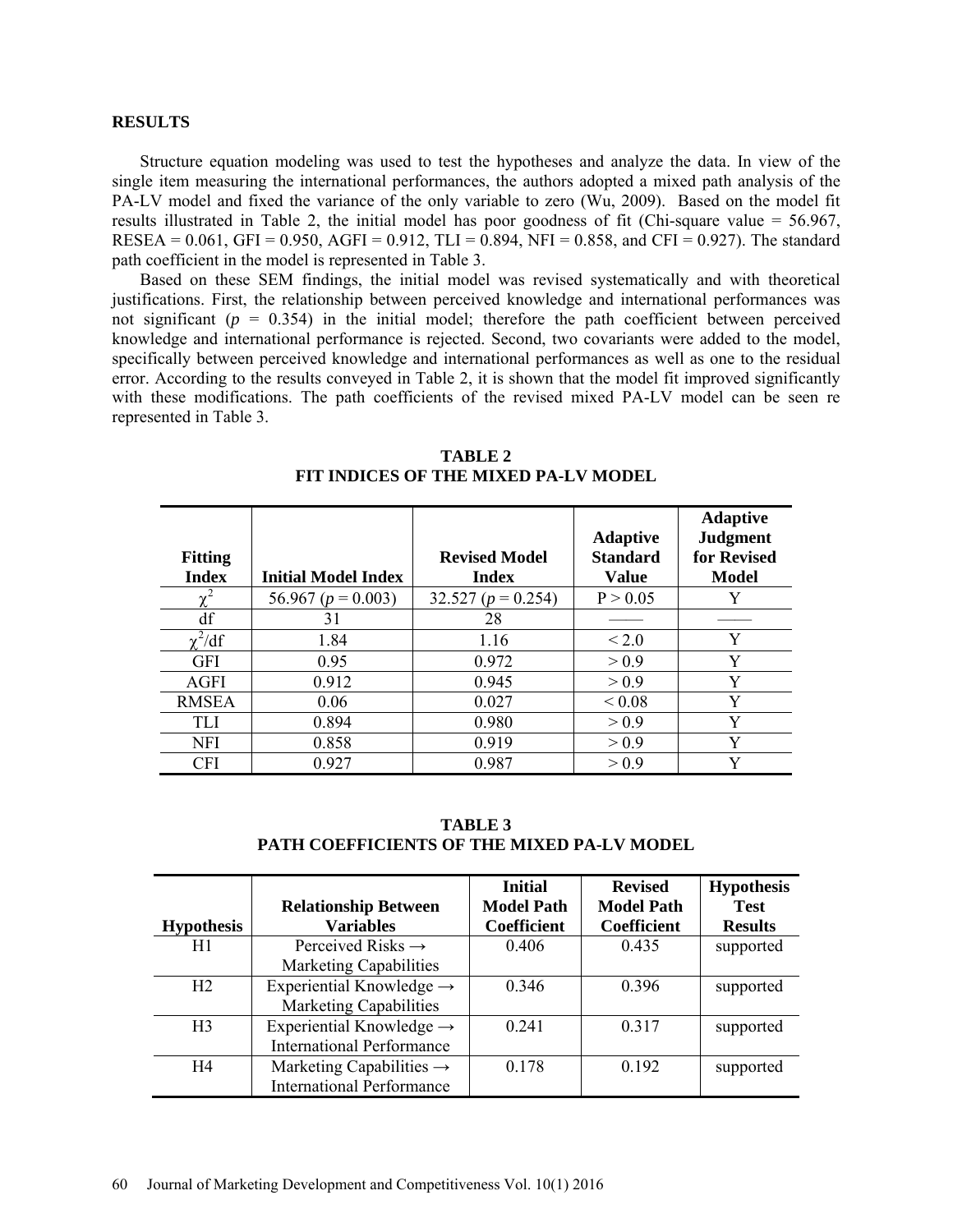#### **DISCUSSION**

These results show that hypothesis H1 is supported, suggesting that managers' perceived risks have an active and positive effect on forming marketing capabilities. After entering into the international market, it is a significant challenge for enterprises to survive and grow due to the complex and turbulent market environment that oftentimes is strange and unfamiliar to its managers. Additionally, international market managers perceive that risks are higher for international markets relative to equivalent risks in a domestic market.

In order to gain competitive advantage in the world market, enterprises have to cultivate marketing capabilities that focus on how to create value for consumers better in dynamic and culturally different environments. When managers' perceived risks are high, they will seek to obtain more information about consumers, competitors, and suppliers. Perhaps managers also make their marketing plans more conservative and taking cautious measures in order to make the plans execute successfully; therefore, managers' perceived risks could be both a threat to an enterprise as well as a necessary factor for building up marketing capabilities.

In addition, the findings show that both hypotheses H2 and H3 are also supported, indicating that managers' perceived knowledge is vital for successful international operation and is also beneficial to building up marketing capabilities, which, in turn, influence international performance. Managers' perceived knowledge develops from the experiences accumulated from international marketing activities such as product, price, channel, customer, and branding.

Additionally, managers' perceived knowledge includes cultural awareness and a strong sense of future competition. The managers with high levels of perceived knowledge are capable of assessing developing trends and have the acumen required to create a marketing plan that fosters a successful marketing strategy for the firm. From this point of view, experienced managers are considered as an important firm resource. They contribute to the identification and creation of marketing capabilities, which increases the international performance of the enterprise. At the same time, enterprises have a responsibility to transform individual mangers' experience and expertise into the firm's shared knowledge base. This task is imperative for the long-term strengthening of marketing capabilities and the development of competitive advantages.

While the relationship between marketing capabilities and firm performance has been previously studied, the majority of the conclusions support the notion that marketing capabilities have direct impact on firm performance. This study expands the research by assessing the relationship between marketing capabilities and firm performances within the specific context of the international enterprise. It is found that, when the environment is expanded to international enterprises, the primary assumption is confirmed. Thus, hypothesis H4 is supported. Enterprises that have excellent marketing capabilities must adjust their strategy according to the changes of the market in order to better create value for customers and successfully compete in international markets.

#### **LIMITATIONS AND FUTURE RESEARCH**

Although the conceptual model and all four of its hypotheses are supported by the findings, there are some limitations to the current study that must be addressed. First, measurements on marketing capabilities are somewhat constrained since their measurement scales are for mature enterprises and do not necessarily pertain directly to emerging international enterprises. In addition, different contextual meanings between Chinese enterprises and Western enterprises may arise when using scales developed for administration in the West. Only one method was used to measure international performance, which may not exhaustively reflect the significance and purpose of the enterprise's international operations; therefore the measurement for international performances may need to be viewed by multiple constructs.

In view of the research limitations and the rapid development of Chinese enterprises' international practices, it is suggested that future studies should address the following three aspects. First, further study on the measurement of marketing capabilities should be undertaken since marketing capabilities is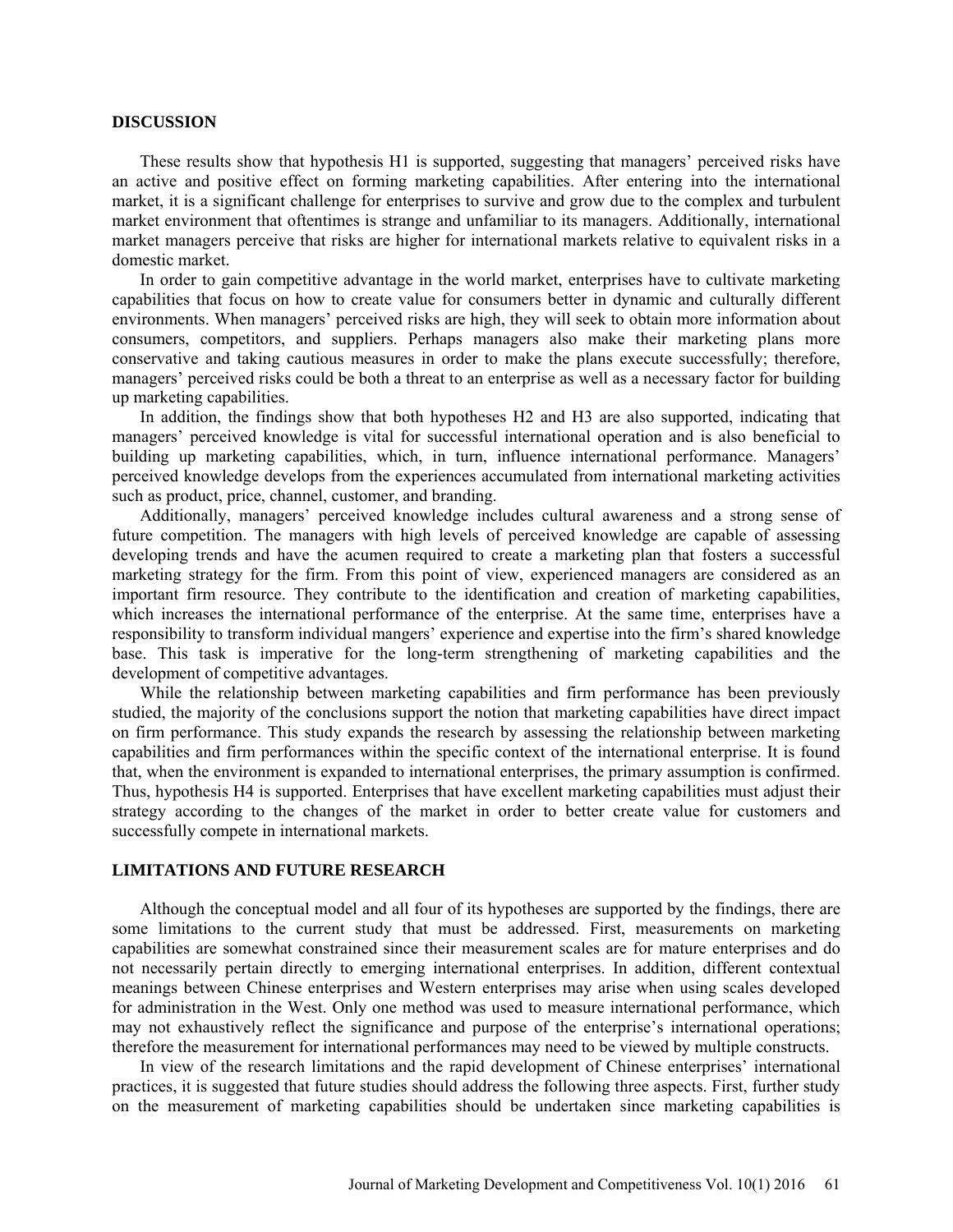abstract concept. This calls for additional understanding and refinement of the construct and its associated scales. Second, this study only tests the dimensions of perceived risks and experiential knowledge.

Other important factors may exist that contribute to the creation of marketing capabilities and gaining competitive advantage. Third, it is unclear whether the influence of marketing capabilities on enterprises' international performances is direct or indirect. In other words, there might be some intermediate variables or other factors that influence the relationship between marketing capabilities and enterprises' performances. All of these limitations create opportunities for further research to enhance the understanding of the influencing factors on international marketing performance.

## **REFERENCES**

- Blesa, A. & Ripolles, M. (2008). The influence of marketing capabilities on economic international performance. *International Marketing Review*, 25, (6), 651-673.
- Bonoma, T. V. (1985). Case research in marketing: Opportunities, problems, and a process. *Journal of Marketing Research*, 22, (2), 199-208.
- Brouthers, K. D., Brouthers, L. E. & Werner, S. (2002). Industrial sector perceived environmental uncertainty and entry mode strategy. *Journal of Business Research*, 55, (6), 495-507.
- Brown, J. S. & Duguid, P. (1991). Organizational learning and communities-of-practice: Toward a unified view of working, learning, and innovation. *Organization Science*, 2, (1), 40-57.
- Calantone, R. J. & Di Benedetto, C. A. (1988). An integrative model of new product development process: An empirical validation. *Journal of Product Innovation Management,* 5, (3), 201-215.

Chetty, S. & Eriksson, K. (2002). Mutual commitment and experiential knowledge in mature international business relationship. *International Business Review*, 11, (3), 305-324.

- Cohen, M. D. (1991). Individual learning and organizational routine: Emerging connections. *Organization Science,* 2, (1), 135-139.
- Cohen, M. D. & Bacdayan, P. (1994). Organizational routines are stored as procedural memory: Evidence from a laboratory study. *Organization Science,* 5, (4), 554-568.
- Cook, S. & Yanow, D. (1993). Culture and organizational learning. *Journal of Management Inquiry*, 2, (4), 373-390.
- Cvetkovich, G. & Earle, T. C. (1992). Environmental hazards and the public. *Journal of Social Issues,* 48, (4), 1-20.
- Day, G. (1994). The capabilities of market-driven organizations. *Journal of Marketing*, 58, (10), 37-52.
- Demsetz, H. (1991). *The Nature of the Firm: Origins, Evolution and Development.* Oxford: Oxford University Press*,*159-178.
- Eriksson, K., Johanson, J., Majkegard, A., & Sharma, D. D. (1997). Experiential knowledge and cost in the internationalization process. *Journal of International Business Studies,* 28, (2), 337-360.
- Fernhaber, S. A. & McDougall, P. (2005). New venture growth in international markets: The role of strategic adaptation and networking. In Shepherd, D. A. & Katz, J. A. (Eds.) *International Entrepreneurship.* London: Elsevier, 111-137.
- Fornell, C., & Larcker, D. F. (1981). Evaluating structural equation models with unobservable variables and measurement error. *Journal of Marketing Research*, 18, (1), 39-50.
- Gao, Z. & Tang, S. (2010). New psychological analysis on enterprises' knowledge creation mechanism. *Management Journal* , 7, (1), 28-33.
- Grant, R. M. (1991). The resource-based theory of competitive advantage: Implications for strategy formulation. *California Management Review*, 33, (3), 114-135.
- Grant, R. M. (1996). Prospering in dynamically competitive environments: Organizational capability as knowledge integration. *Organization Science*, 7, (4), 375-387.
- Hitt, M. A., Bierman, L., Shimizu, K. & Kochhar, R. (2001). Direct and moderating effects of human capital on strategy and performance in professional service firms: A resource-based perspective. *The Academy of Management Journal,* 44, (1), 13-28.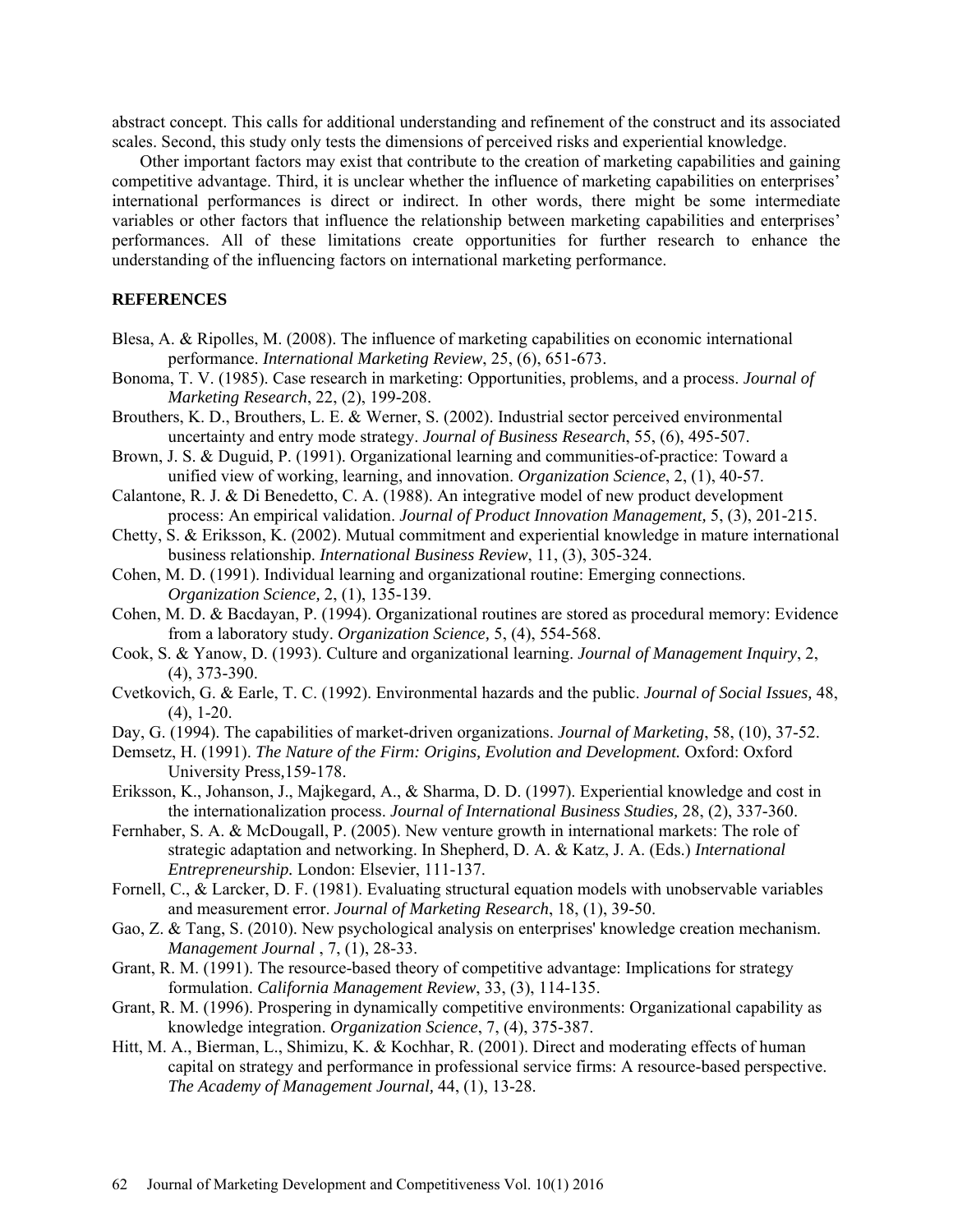- Hooley, G., Greenley, G. & Fahy, J. (2002). A scale for measuring marketing capabilities. *Proceedings from the 31st European Marketing Academy Conference*, Braga, Portugal: May 28-31.
- Hrebiniak, L. G., & W. F. Joyce. (1985). Organizational adaptation: Strategic choice and environmental determinism. *Administrative Science Quarterly*, 30, (3), 336-349.
- Huber, G. P. (1991). Organizational learning: The contributing processes and the literatures. *Organization Science*, 2, (1), 88-115.
- Hurley, R. F. & Hult, T. M. (1998). Innovation, market orientation, and organizational learning: An integration and empirical examination. *Journal of Marketing*, 62, (3), 42-54.
- Jantunen, A., Puumalanen, K., Saarenketo, S., & Kylaheko K. (2005). Entrepreneurial orientation, dynamic capabilities and international performance. *Journal of International Entrepreneurship*, 3, (3), 223-243.
- Jaworski, B. J. & Kohli, A. K. (1993). Market orientation: Antecedents and consequences. *The Journal of Marketing,* 57, (3), 53-70.
- Johanson, J. & Vahlne, J. E. (1977). The internationalization process of the firm A model of knowledge development and increasing foreign market commitment. *Journal of International Business Studies,* 8, (1), 23-32.
- Katsikeas, C. S. (1994). Export competitive advantages: The relevance of firm characteristics. *International Marketing Review,* 11, (3), 33-53.
- Kennedy, M. S., Ferrell, L. K. & LeClair, D. T. (2001). Consumers' trust of salesperson and manufacturer: An empirical study. *Journal of Business Research,* 51, (1), 73-86.
- Kogut, B. & Zander, U. (1996). What firms do? Coordination, identity, and learning. *Organization Science*, 7, (5), 502-518.
- Kohli, A. K. & Jaworski, B. J. (1990). Market orientation: The construct, research propositions, and managerial implications. *Journal of Marketing*, 54, (2), 1-18.
- Kotabe, M., Srinivasan, S. S., & Aulakh, P. S. (2002). Multinationality and firm performance: The moderating role of R&D and marketing capabilities. *Journal of International Business Studies,*  33, (1), 70-98.
- Li, T. & Cavusgil, S. T. (2000). Decomposing the effects of market knowledge competence in new product export. *European Journal of Marketing*, 34, (1-2), 57-79.
- Lu, J. W. & Beamish, P. W. (2001). The internationalization and performance of SMEs. *Strategic Management Journal*, 22, (6-7), 565-586.
- March, J. G. (1991). Exploration and exploitation in organizational learning. *Organization Science*, 2, (1), 71-87.
- Menon, A. & Varadaeajan, P. R. (1992). A model of marketing knowledge use within firms. *Journal of Marketing*, 56, (4), 53-71.
- Miles, R. E. & Snow, C. C. (1978). *Organizational Strategy, Structure and Process*. New York: McGraw-Hill.
- Miller, D. (1988). Relating Porter's business strategies to environment and structure: Analysis and performance implications. *Academy of Management Journal,* 31, (2), 280-308.
- Miller, K. D. (1992), A framework for integrated risk management in international business. *Journal of International Business Studies*, 23, (2), 311-331.
- Möller, K. & Anttila, M. (1987). Marketing capabilities a key success factor in small business? *Journal of Marketing Management*, 3, (2), 185-203.
- Morgan, N. A., Douglas, W., Vorhies, D. W., & Mason, C. H. (2009), Market orientation, marketing capabilities and firm performance. *Strategic Management Journal*, 30, (8), 909-920.
- Morgan, N.A., Vorhies, D. W., & Mason, C. H. (2009). Market orientation, marketing capabilities, and firm performance. *Strategic Management Journal*, 30, (8), 909-920.
- Morgan, N. A., Zou, S., Vorhies, D. W., & Katsikeas, C. S. (2003). Experiential and informational knowledge, architectural marketing capabilities, and the adaptive performance of export ventures: A cross-national study. *Decision Sciences,* 34, (2), 287-321.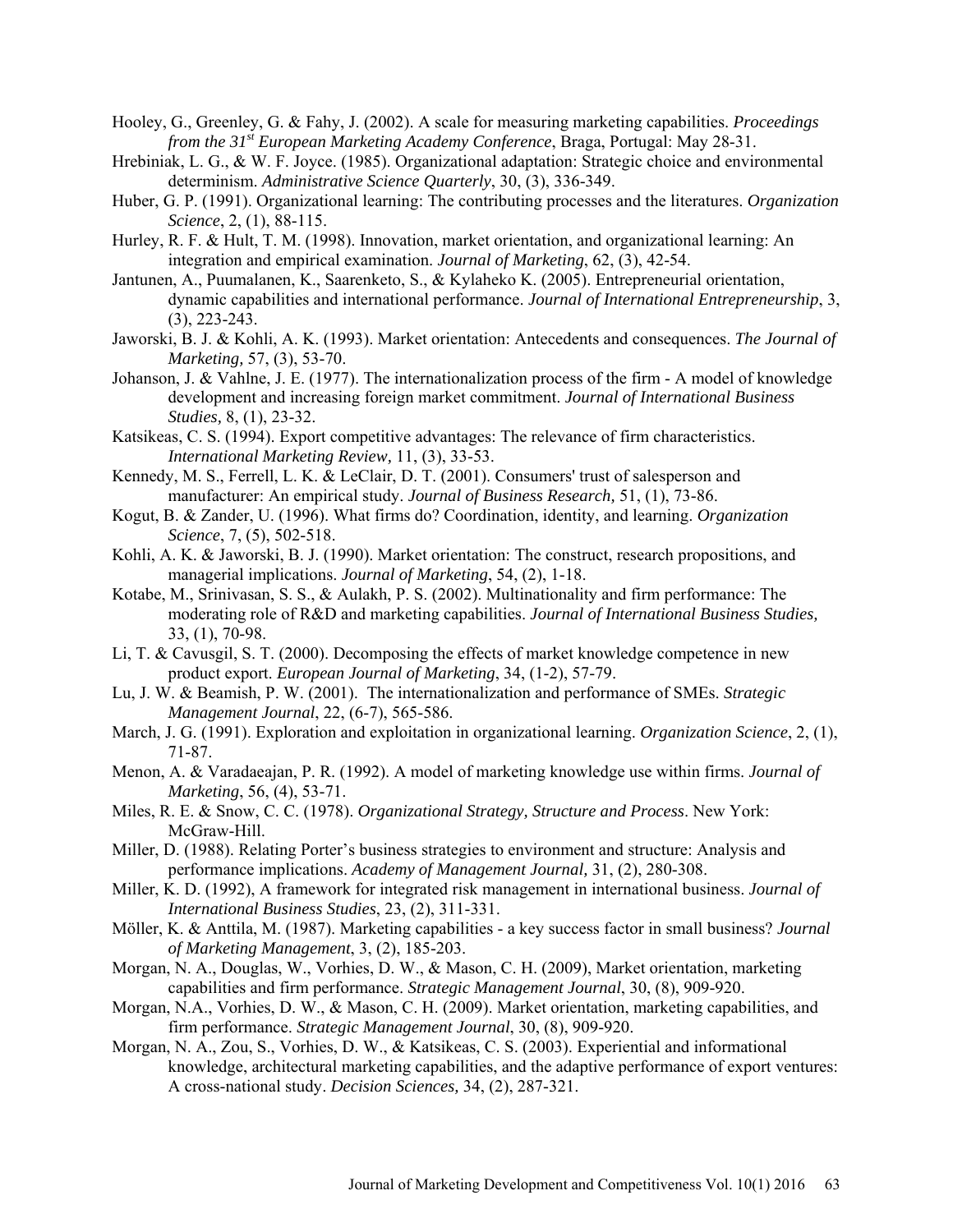- Noble, C. H. & Mokwa, M. P. (1999). Implementing marketing strategies: Developing and testing a managerial theory. *The Journal of Marketing,* 63, (4), 57-73.
- Nonaka, I. (1994). A dynamic theory of organizational knowledge creation. *Organization Science,* 5, (1), 14-37.
- Nunnally, J. C. (1978). *Psychometric Theory*. New York: McGraw-Hill.
- Schmidst, K. (1995). *The Quest for Identity: Corporate Identity Strategies, Methods and Examples.* London: Thompson Learning.
- Slater, S. F. & Narver, J. C. (1995). Market orientation and the learning organization. *The Journal of Marketing*, 59, (3), 63-74.
- Song, X. M. & Parry, M. E. (1993). R&D-marketing integration in Japanese high-technology firms: Hypotheses and empirical evidence. *Journal of the Academy of Marketing Science,* 21, (2), 125- 133.
- Srivastava, R. K., Fahey, L., & Christensen, H. K. (2001). The resource-based view and marketing: The role of market-based assets in gaining competitive advantage. *Journal of Management,* 27, (6), 777-802.
- Srivastava, R. K., Shervani, T. A., & Fahey, L. (1998). Market-based assets and shareholder value: A framework for analysis. *Journal of Marketing,* 62, (1), 2-18.
- Teece, D., Pisano, G., & Shuen, A. (1997). Dynamic capabilities and strategic management. *Strategic Management Journal*, 18, (7), 509-533.
- Vorhies, D. W. (1998). An investigation of the factors leading to the development of marketing capabilities and organizational effectiveness. *Journal of Strategic Marketing,* 6, (1), 3-23.
- Vorhies, D. W. & Morgan, N. A. (2005). Benchmarking marketing capabilities for sustained competitive advantage. *Journal of Marketing*, 69, (1), 80-94.
- Vorhies, D. W. & Yarbrough, L. (1998). Marketing's role in the development of competitive advantage: Evidence from the motor carrier industry. *Journal of Market Focused Management*, 2, (4), 361- 386.
- Wang, A. & Qing, K. G. (2014). China 2013 foreign investment inflows hit record high. http://www.reuters.com/article/2014/01/16/us-china-economy-fdi-idUSBREA0F0EI20140116.
- Werner, S., Brouthers, L. E., & Brouthers, K. D. (1996). International risk and perceived environmental uncertainty: The internal consistency of Miller's measure. *[Journal of International Business](http://www.palgrave-journals.com/jibs/)  [Studies](http://www.palgrave-journals.com/jibs/)*, 27, (3), 571-587.
- Wu, M. (2009). *Structural Equation Modeling: Operation and Application for Amos.* Chongqing: Chongqing University Press.
- Yeniyurt, S., Cavusgil, S. T., & Hult, G. T. M. (2005). A global market advantage framework: The role of global market knowledge competencies. *International Business Review*, 14, (1), 1-19.
- Zahra, S. & Garvis, S. (2000). International corporate entrepreneurship and company performance: The moderating effect of international environmental hostility. *Journal of Business Venturing,* 15, (5- 6), 469-492.
- Zahra, S. A., Ireland, R. D., & Hitt, M. A. (2000) International expansion by new venture firms: International diversity, mode of market entry, technological learning, and performance. *Academy of Management Journal,* 43, (5), 925-950.
- Zander, U. & Kogut, B. (1995). Knowledge and the speed of the transfer and imitation of organizational capabilities: An empirical test. *Organization Science,* 6, (1), 76-92.
- Zheng, C. & Kavul, S. (2005). Capability development, learning and growth in international entrepreneurial firms: Evidence from China. In Shepherd, D. A. and Katz, J. A. (Eds.), *International Entrepreneurship*. London: Elsevier, 273-293.
- Zou, S. & Fang, E. (2003), The effect of export marketing capabilities on export performance: an investigation of Chinese exporters. *Journal of International Marketing*, 11, (4), 32-55.
- Zhou, K. Z., Su, C., & Bao, Y. (2002). A paradox of price-quality and market efficiency: A comparative study of the U.S. and China markets. International Journal of Research in Marketing, 19, 349- 365.